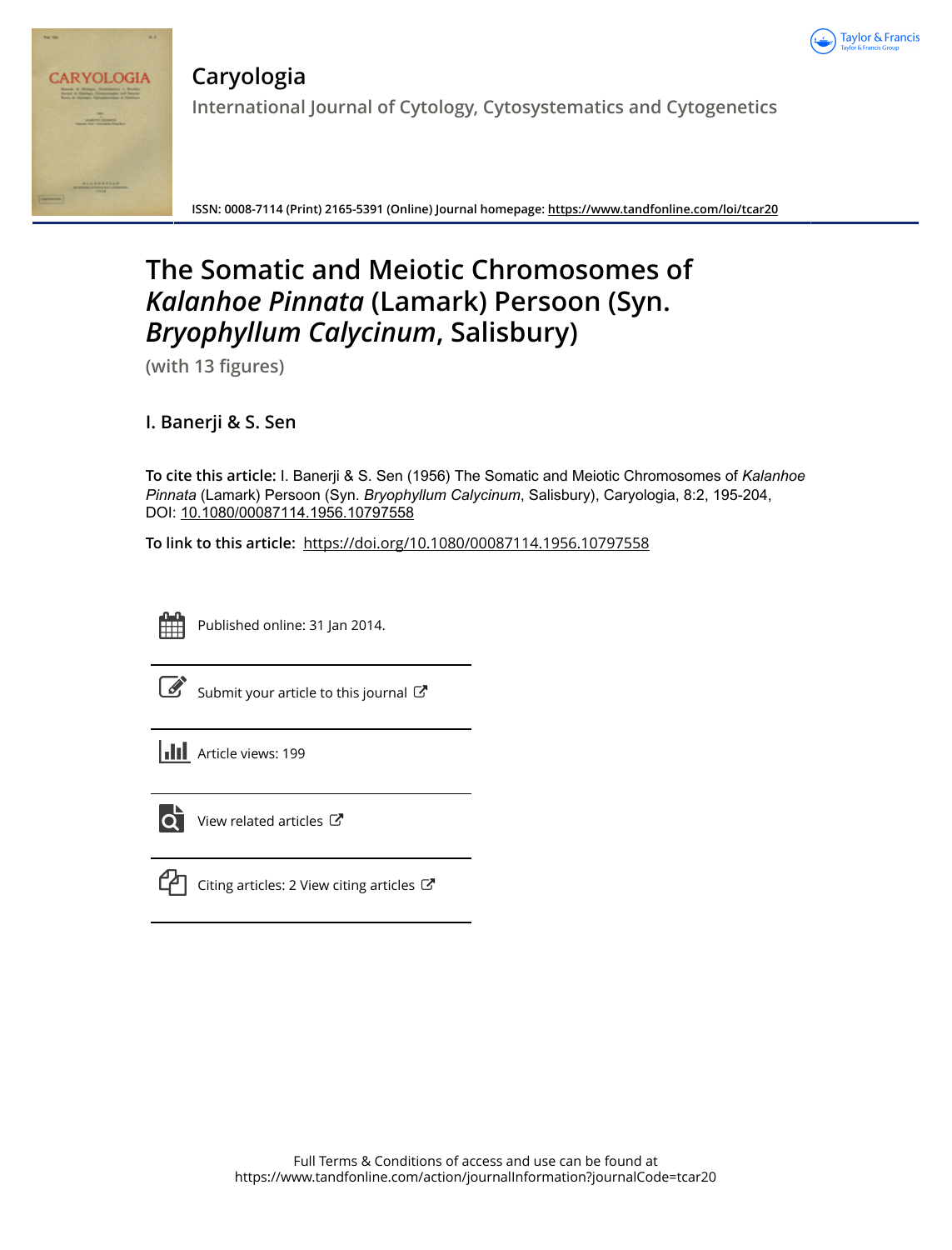# THE SOMATIC AND MEIOTIC CHROMOSOMES O:F *KALANHOE PINNATA* (LAMARK) PERSOON (SYN. *BRYOPHYLLUM CALYCINUM,* SALISBURY)

by

I. BANERJI and S. SEN.

Department of Botany, Calcutta University, India.

(with 13 figures)

Received!; *Jst* September 1955.

There is considerable diversity of opinion regarding the nomenclature of the genus *Bryophyllum* belonging to the family *Orassulaceae.*  SALISBURY (1806) first established this genus and gave the name *Bryophyllum calyc-inum* to *Kalanchoe pirvnata* of PERSOON (1805) *(Sedum madagascericum* of CLUSIUS 1605) on account of the specialized character of the calyx. BERGER (1930) retains the genus *Bryophyllum* with about twenty species, placing it together with *Kalanchoe* and *Kitchingia* under the subfamily *Kalanchoideae.* HAMET (1907, 1908, 1915, 1916) on the other hand, included the genera *Bryophyllum* and *Kitchingia* within the genus *Kalanchoe*. This view has since been supported by many other taxonomists. Embryological and cytological studies by MAURITZON (1933) and BALDWIN (1938) have added evidence in support of the regrouping of the three genera into a single genus *Kalanchoe.* 

In *Orassulaceae* TAYLOR (1926) first gave an account of the somatic chromosomes of *Bryophyllum calycinum.* This was followed by the work of TOYOHUKU (1935), BALDWIN (1938) and UHL (1948). Baldwin determined the chromosome numbers of a large number of species of the genus *Kalanchoe*, but gives no information regarding the morphology of the somatic chromosomes.

The importance of the study of chromosome morphology in elucidating phylogenetic relationship in plants has been clearly indicated in the classical works of TAYLOR (1924, 1925a~ b~ c) on Gasteria~ *Howorthia* and  $A\,$ loe, followed by LongLEY (1941), GATES (1950), LÖVE (1953) and many others. The present investigation was undertaken primarily with the hope that a detailed study of the chromosome morphology and chromosome behaviour of the different members of the large aggregated genus *Kalanchoe* might indicate its relationship with other members of the family.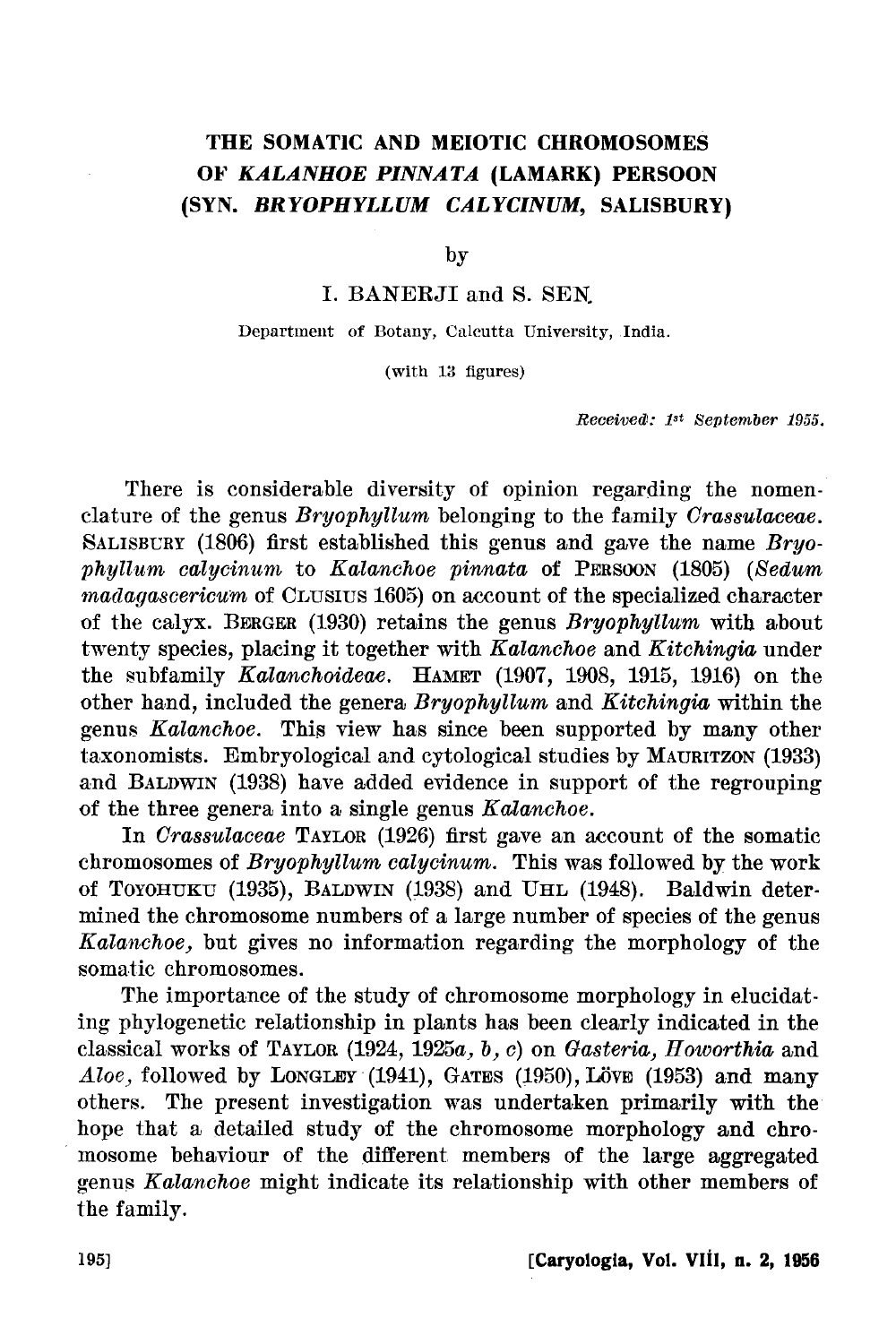# MATERIALS AND METHODS

The material has been obtained from plants grown in the College garden. Root tips for the study of mitosis were obtained from plants, especially grown in pots containing a high percentage of sand. For the study of meiosis and mitosis both sectional and smear methods were employed. Flower buds and anther smears were fixed in a mixture of Belling's modified Navaschin solution and 0.002M oxyquinoline in the proportion 1: 1: 1 (SHARMA and GHOSH 1951). For the study of somatic chromosomes Platinic chloride and Formalin 1:.1 gave the best result. Sections were cut  $12\mu$  thick and crystal violet-Iodine was used for staining. A. premordanting in Chromic acid (1% aqueous) was necessary to bring out the best result. Clear metaphase plates were obtained when a pretreatment in paradichlorobenzene (MEYER 1945; CoNAGAIN 1951; SHARMA and MooKERJEA 1955) at about 34° C for twenty-five minutes, and hydrolysis in a mixture of 2% Aceto orcein: Normal HCl in the proportion  $9:1$  was followed by preparation of squash of root tip meristem in 1% Aceto orcein.

## **OBSERVATIONS**

I. *The somatic cht·omosomes.* The somatic number of chromosomes was found to be  $40$  (Fig. 1). This confirms the previous determinations of TOYOHUKU (1935), BALDWIN (1938) and UHL (1948). It also incidentally indicates that there are possibly no ecotypes in *K. pinnata* as the materials previously studied were from widely separated regions.

The chromosomes fall under four categories on the basis of their relative lengths :

1) Four pairs of long chromosomes varying in length from 3.3 to 2.4 microns.

2) Nine pairs of medium sized chromosomes varying in length from 2.2 to 1.7 microns.

3) Four pairs of short chromosomes varying in length from 1.5 to 1.2 microns.

4) Three pairs of very short chromosomes varying in length from 1 to 0.8 micron.

An idiogramatic representation of the chromosomes reveals the following types (Fig. 2) :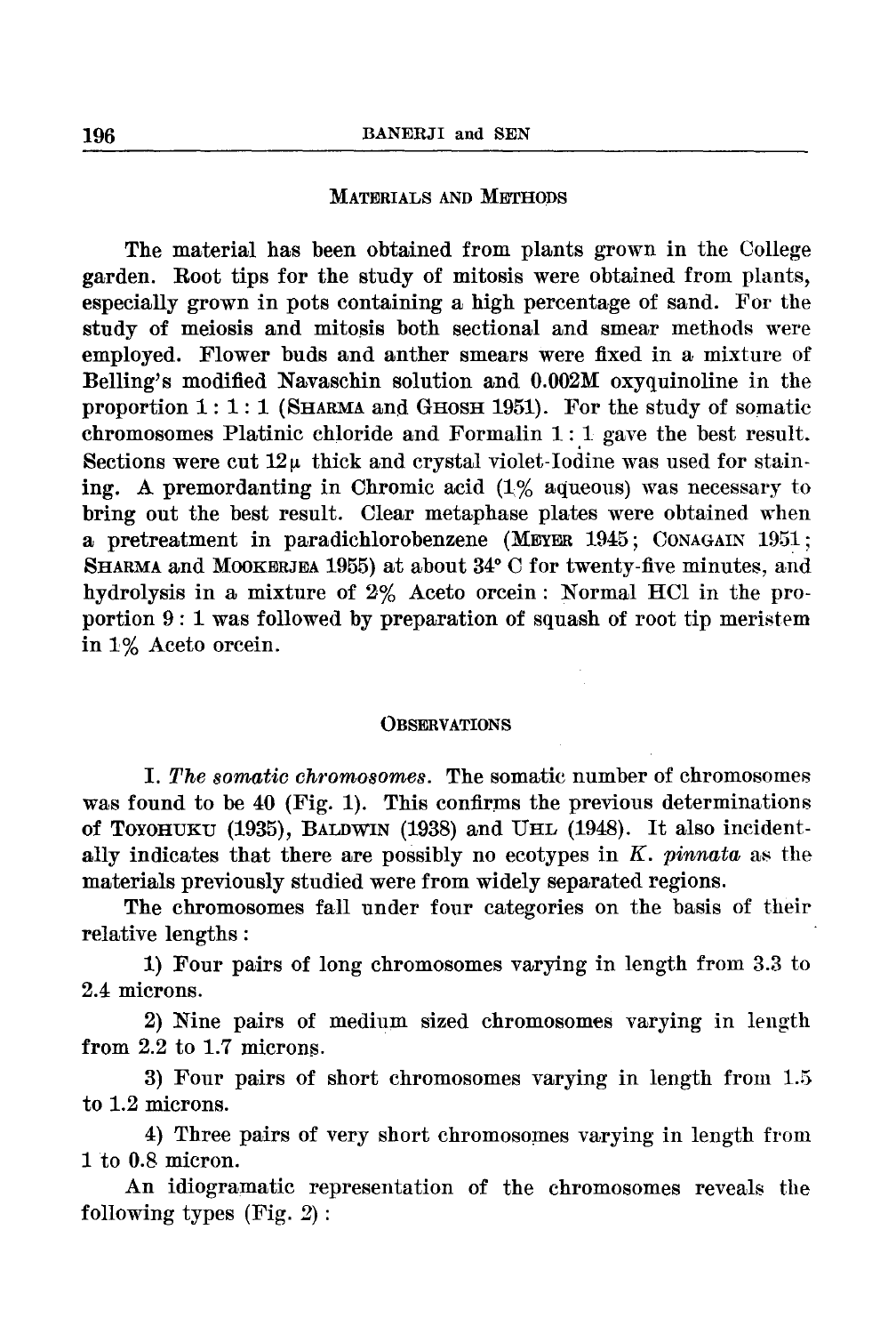- Type  $A -$ One pair of long chromosomes with subterminal primary constrictions and secondary constriction on the longer arm.
- Type  $B -$ One pair of long chromosomes with subterminal primary constrictions.
- Types C and  $D Tw$  pairs of long chromosome with slight size difference and submedian primary constrictions.
- Type  $E -$  One pair of medium-sized chromosomes with subterminal primary constrictions.
- Type  $F -$  One pair of medium-sized chromosomes with submedian primary constrictions.
- Type  $G$  One pair of medium-sized chromosomes with subterminal primary constrictions.
- Type  $H$  Three pairs of medium-sized chromosome, equal in length, with submedian primary constrictions. Length of the longer and shorter arm identical in the three pairs.
- Types I and  $J Two pairs of medium-sized chromosome with slight$ size difference of types  $I, J$  and median primary constrictions.
- Type  $K -$  One pair of medium-sized chromosomes with subterminal primary constrictions.
- Type  $L Two$  pairs of short chromosome, identical in morphology with median primary constrictions.
- Type  $M$  One pair of short chromosomes with median primary constrictions.
- Type  $N-$  One pair of short chromosomes with submedian primary constrictions.

Types  $O, P$  and  $Q$  — Three pairs of very short chromosome with slight size difference and median primary constrictions.

II. *The meiotic chromosomes.* The behaviour of the meiotic chromosomes has been foliowed from diakinesis onwards. At diakinesis the twenty bivalent (Fig. 3) chromosomes are more or less globular in form and their bivalent nature is apparent. Interbivalent connections are observed during diakinesis (Fig. 4). The presence of interbivalent connections or secondary association of groups of bivalents is also evident during prometaphase stage of meiosis (Fig. 5).

During metaphase I, twenty clear bivalents have been observed (Fig. 9). The bivalents align themselves regularly in the equatorial region (Fig. 8). Occurrence of secondary association between groups of bivalent has been observed in clear metaphase plates (Figs. 6, 7, 10 and 11). An analysis of the different types of secondary association as observed in metaphase I is presented in Table I below: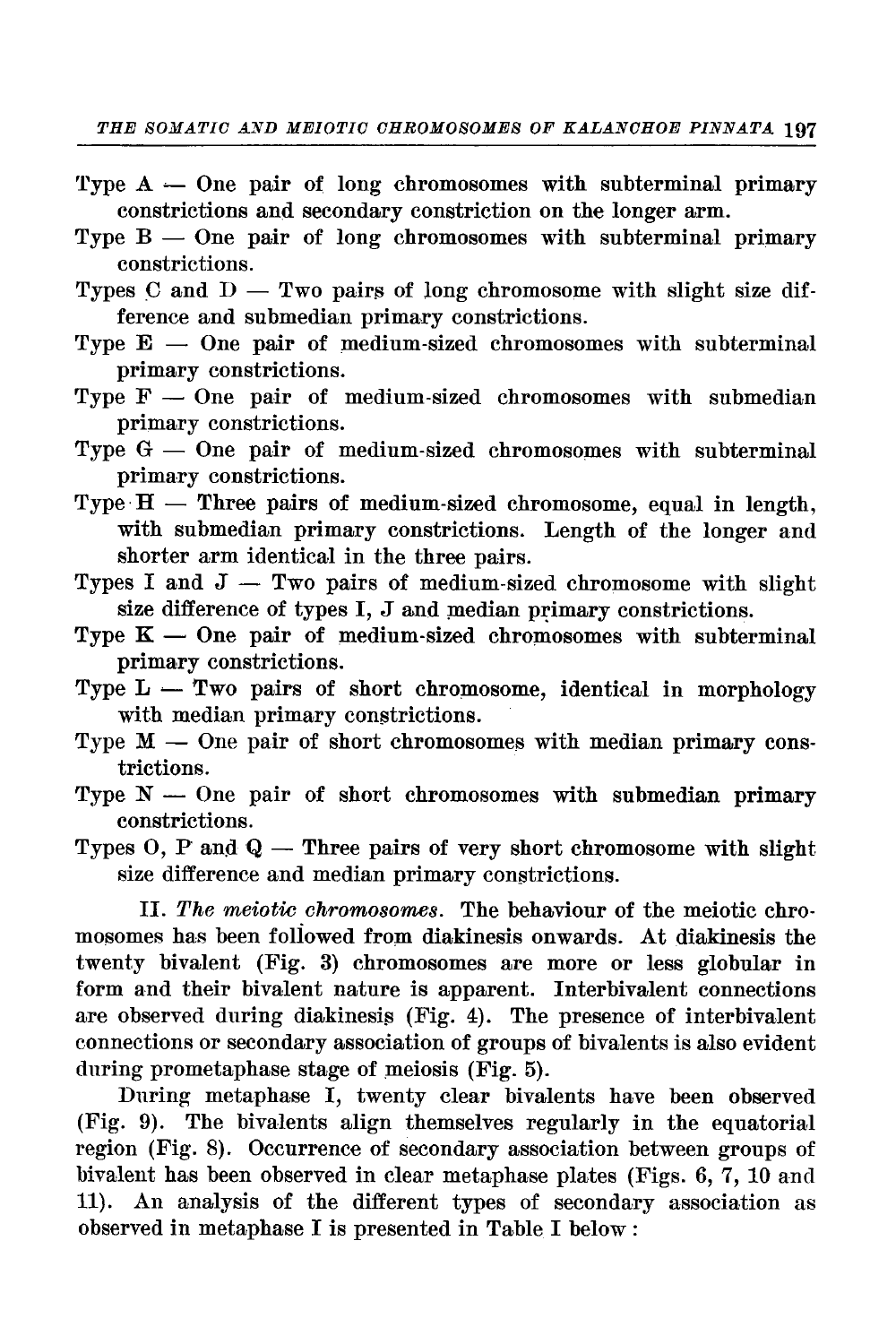| No. of times<br>observed out<br>of 100 clear<br>plates | No. of bivalents in<br>association |   |   |   | Configurations        | Units of  |
|--------------------------------------------------------|------------------------------------|---|---|---|-----------------------|-----------|
|                                                        |                                    | 2 | 3 | 4 |                       | groupings |
| ŏ                                                      | 17                                 |   |   |   | $1(3) + 17(1)$        | 18        |
| $\overline{\mathbf{4}}$                                | 15                                 | 1 | 1 |   | $1(3) + 1(2) + 15(1)$ | 17        |
| 8                                                      | 18                                 |   |   |   | $1(2) + 18(1)$        | 19        |
| 6                                                      | 16                                 | 2 |   |   | $2(2) + 16(1)$        | 18        |
| 3                                                      | 14                                 | 3 |   |   | $3(2) + 14(1)$        | 17        |
|                                                        |                                    |   |   |   |                       |           |

TABLE I

The maximum association in this case is  $1(3) + 1(2) + 15(1)$  of bivalents (Fig. 10). The association of bivalents that occurs in maximum frequency is  $1(2) + 18(1)$  of bivalents (Fig. 11).

Segregation of the bivalents during anaphase is generally normal. During the interkinetic stage the chromosomes retain their globular form (Fig. 12), the nucleolus reappears and nuclear membranes delimits the two daughter nuclei.

Twenty univalents are found to be present during metaphase II in each of the two nuclei produced as a result of the first division (Fig. 13). On the completion of the second division, which is normal, four daughter nuclei are organized which are arranged mostly in a tetrahedral form. Cytokinesis takes place by furrowing.

It should be mentioned in this connection that small spherical bodies, distributed at random in the cytoplasm, appear during metaphase II (Fig. 13) persisting upto the telophase. They stain brightly with crystal-violet, but are Feulgen negative.

Fig. 1. Somatic metaphase plate of Kalanchoe pinnata showing 40 chromosomes;  $\times$  2,900. - Fig. 2. Idiogram of Kalanchoe pinnata;  $\times$  2,900. - Fig. 3. Diakinesis showing 20 clear bivalents;  $\times$  3,900. -- Fig. 4. Diakinesis showing interbivalent connection;  $\times$  3,900. - Fig. 5. Prometaphase showing secondary association of bivalents, 3 (2) + 14 (1);  $\times$  3,900. - Figs. 6, 7, 10 and 11 Metaphase I showing types of secondary association of bivalents. - Fig. 6. 1 (3) + 17 (1);  $(x 3,400)$ . - Fig. 7. 2 (2) + 16 (1);  $(x, 3,400)$ . - Fig. 10. 1 (3) + 1 (2) + 15 (1);  $(x, 3,900)$  and Fig. 11. 1 (2) + 18 (1);  $(x 3,400)$ . - Fig. 8. Side view metaphase I. Three pairs of very short chromosomes shaded.  $\times$  3,400. -- Fig. 9. Metaphase I showing 20 clear bivalents;  $\times$  3,400. --Fig. 12. Interkinesis showing the two daughter nuclei with 20 univalents and a nucleolus in one of the nucleus;  $\times$  3,400. -- Fig. 13. Metaphase II showing 20 univalents. Extranuclear bodies (not shaded) distributed at random in the cytoplasm;  $\times$  3,400.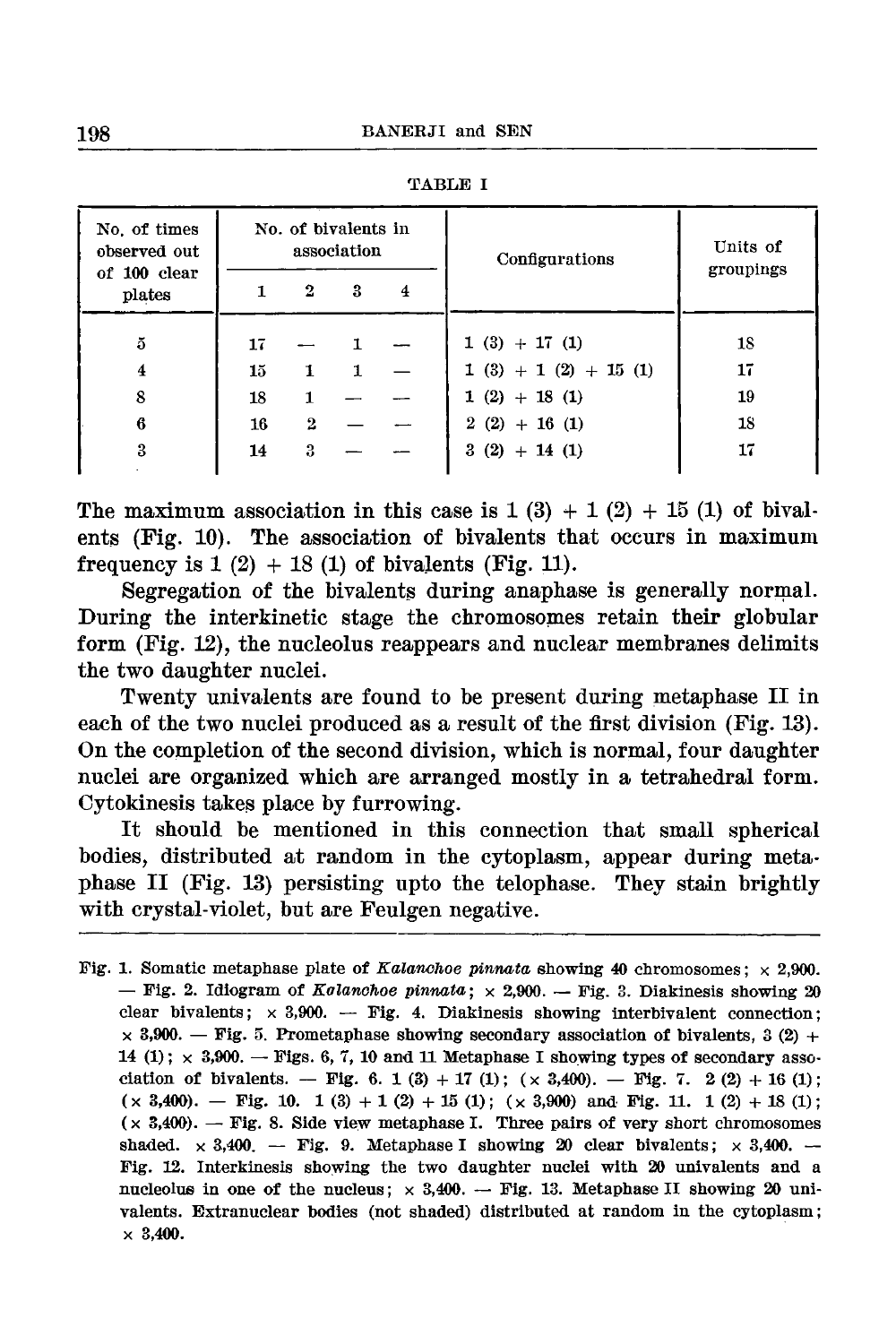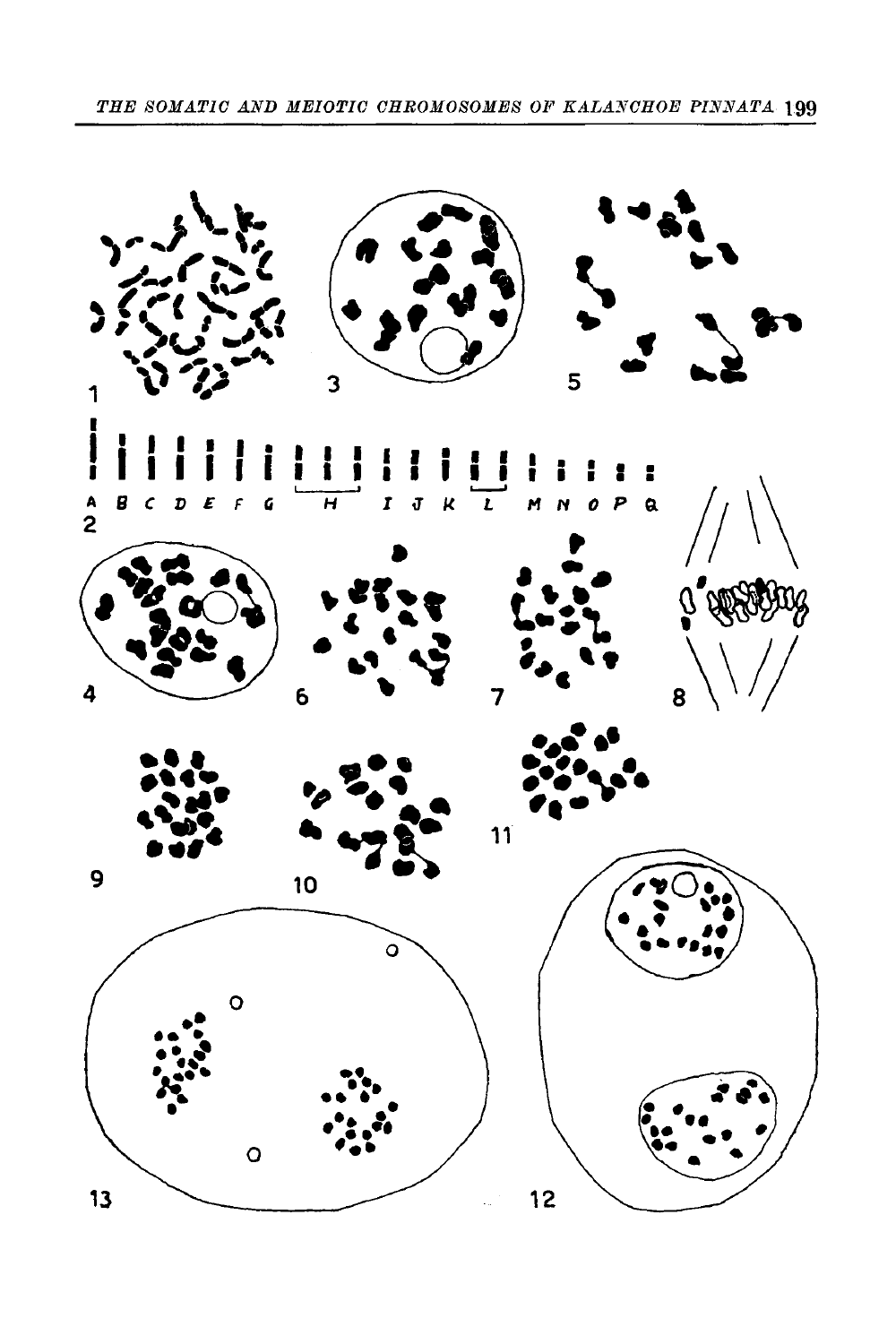# **DISCUSSION**

Study of meiosis reveals the presence of secondary association between the bivalents. Secondary association has also been noted by BALDWIN (1938) to occur at first and second division metaphase in such a way that only 18 to 19 units could be counted. Present writers, however, have observed 17, 18 and 19 as units of groupings. Maximum association in this case being  $1(3) + 1(2) + 15(1)$ , the basic number of chromosomes should thus be 17.

This coroborates the observation of BALDWIN for the genus *Kalanchoe.* According to him, «Each of the chromosome numbers precisely determined for *Kalanchoe* is divisible by 17, 18 or 20 and of these "basic numbers" 17 is taken to be primary ». But UHL (1948) concludes 18 to be the basic number in *Kalanchoidae*, suggesting that this represents tetraploidy from *Cotyledon-like* ancestors with a basic number of 9. However, the possibility of 17 as the basic number of this group was not overlooked by him.

It may be mentioned here that though the validity of the theory of secondary association as a means of finding out the basic number of chromosomes has been questioned by THOMAS and REVELL (1946), it has been shown by SHARMA (1955) that the fusion of heterochromatic segments, which is responsible for interbivalent connections and secondary groupings are specific in nature, occurring between distantly related chromosomes. Fusion of ancestral type of heterochromatin has been suggested to occur on account of the least change undergone by these regions of the chromosomes during evolution, as they are to some extent genetically inert. Due to the operation of several factors within the nucleus the chances of all these distantly related chromosomes in a complement to associate specifically are remote, yet the maximum association whenever encountered should be taken into consideration.

Spherical bodies have been noted to be irregularly distributed in the cytoplasm during the second division of meiosis. 'The negative reaction of these bodies to Feulgen stain strongly indicates that they do not contain chromatin or chromatin-like substances (SPARROW and HAMMOND 1947). Similar Feulgen negative bodies were found by POLLISTER and LAVIN (1944) in *Viviparus malleatus*. These bodies were considered to be conversion products of chromatin. The chromonucleic acid of the chromosomes have been changed to plasmonucleic acid in the cytoplasmic bodies leaving the nucleotide groupings intact. This step of conversion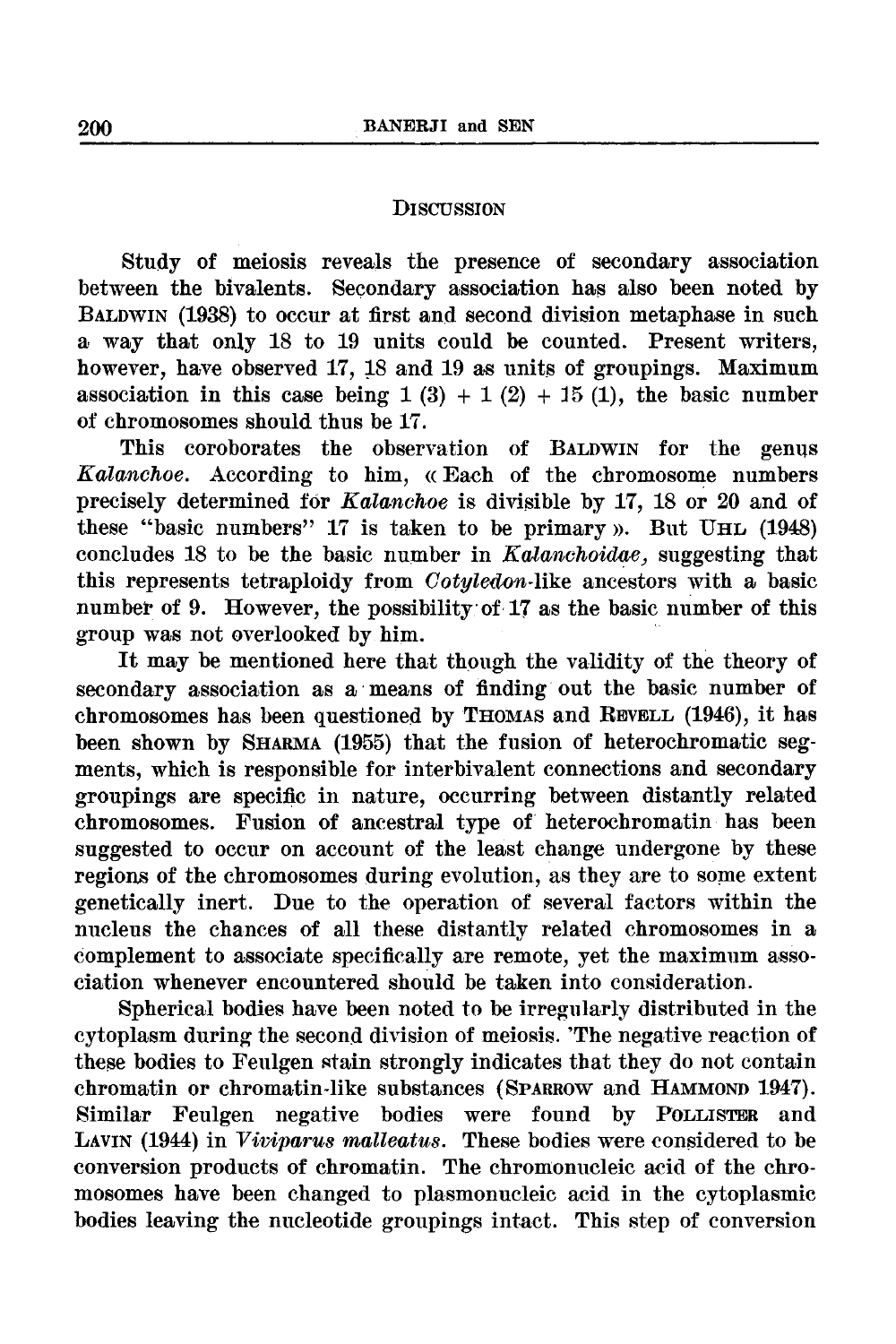forms the basis of the concept of gene action proposed by SPIEGELMAN and KAMEN (1946) and as such, these bodies may be considered to play a useful role in cellular metabolism. However, it may be pointed out that virus and other infections may cause such unusual cellular inclusions (SCHEFFIELD, 1941 and LUDFORD 1942). In the present investigation fresh and healthy materials were taken to avoid the influence of any type of infection as far as it was practicable by macroscopic examination.

Working on the somatic chromosomes of *Bryophyllum calycinum*, TAYLOR (1926) states as follows: «the chromosomes are very small, somewhat pointed curved and unlike in size at the equatorial stage). BALDWIN (1938) in his account of the chromosome numbers of a large number of species of *Kalanchoe* states that  $\alpha$ ... the chromosomes are very small throughout the genus. For this reason, although morphological differences are often comparatively great within a specific complement, such characteristics were not constantly recognized).

Though the chromosomes are very small, nevertheless, it has been possible to study their morphology from clear somatic metaphase plates. Karyotype analysis reveals that the chromosome complement of *Kal*anchoe pinnata can be classified into 17 types (Fig. 2), taking size and location of primary and secondary constrictions into account. This indicates that the plant is a secondarily balanced polyploid.

UHL (1948) states that in the karyotype of *Kalanchoe pinnata*, « .... a few of the chromosomes are markedly smaller than the rest and a better interpretation of their number may be n =  $17 + 3$ ,  $2n = 34 + 6$ , the smallest chromosomes possibly being merely heterochromatic fragments)). However, there is no evidence in his paper or in the present investigation on the behaviour of the chromosomes, supporting the fragmentary nature of these smallest chromosomes (Types  $O$ , P and  $Q$ , Pig. 2). The fragment-like appearance of these chromosomes in the somatic plate of his figure (Fig.  $23$ , p.  $696$ ; UHL 1948) may be due to the influence of. fixatives which were not able to bring out clearly even the primary constrictions of the longer chromosomes.

The present observation shows the repeated occurrence of particular types of chromosome (Types H and L; Fig. 2) in the complement. This indicates that duplication of some of the members of the ancestral set has taken place and evidently the plant appears to be a secondarily balanced polyploid.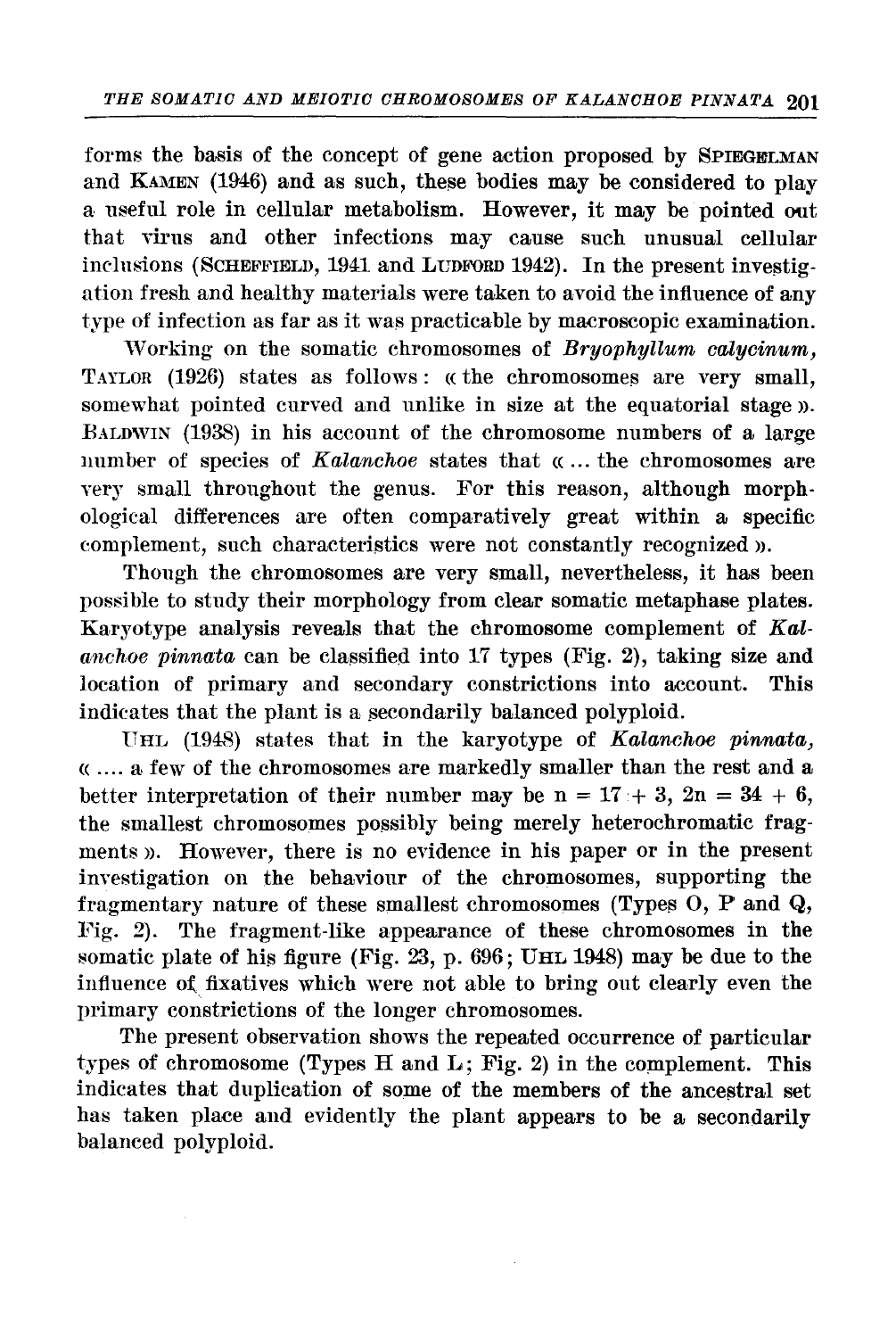### SUMMARY

1. The somatic chromosome number of *Kalanchoe pinnata* is 40 and the meiotic 20.

2. The morphology of the somatic chromosomes has been studied. They are of seventeen different types and fall into four categories, viz., long, medium, short and very short, according to size. The pair of satellited chromosomes belongs to the category of long ehromosomes.

3. The meiotic chromosomes are all alike in form and structure and are globular in nature. Secondary association of the bivalents has been noted. Maximum association is found to be  $1(3) + 1(2) + 15(1)$ , hence the basic number is 17.

4. The presence of extranuclear bodies in the cytoplasm at the metaphase of the second division is a characteristic feature. These bodies are Feulgen negative.

#### REFERENCES

- 1. BALDWIN J. T., 1938.  $-$  Kalanchoe: The genus and its chromosomes. Amer. Jour. Bot., *25:* 572·579.
- 2. \*BERGER A.,  $0000. -$  Crassulaceae. Die Natürlichen Pflanzenfamilien. 18a: 352-483, Leipzig. W. Engelmann.
- 3. Conagain C. H. T., 1951. Paradichlorobenzene for chromosome counts. Stain. Tech., 26: 274.
- 4. GATES R. R., 1950.  $-$  Genetics and taxonomy of the cultivated Brassicas and their wild relatives. Bull. Torr. Bot. Club,  $77:$  No. I, 19-28.
- 5. \*HAMET R., 1907. Monographic du genre Kalanchoe. Bull. Herb. Biossier,  $7$  (Sér. 2): 869-900.
- 6. \*-, 1907. Monographie du genre Kalanchoe. Bull. Her. Biossier, 8 (Sér. 2): 17-48.
- 7.  $*$ , 1908. Monographie du genre Kalanchoe. Bull. Her. Boissier, 8 (Sér. *2*): 17-48.
- 8.  $*-$ , 1915. Sur Quelques Kalanchoe de la Flore Malgoche. Ann. Mus. Coll. Marsille, 3 (Ser. 3): 123-164.
- 9.  $*$ , 1916. Sur Quelques Crassulacees Nonvelles. Jour. Bot., 54: Suppl. 1-33.
- 10. Longley A. E.,  $1941. Chromosome morphology in maize and its relatives.$  Bot. Rev., *7:* 263-289.
- 11. Löve A., 1953. Subarctic Polyploidy. Hereditus,  $39: 113-123$ .
- 12. LUDFORD R. J., 1942. Pathological aspects of cytology. Chapter on Cytology and Cell physiology. Oxford Univ. Press, London, 226-260.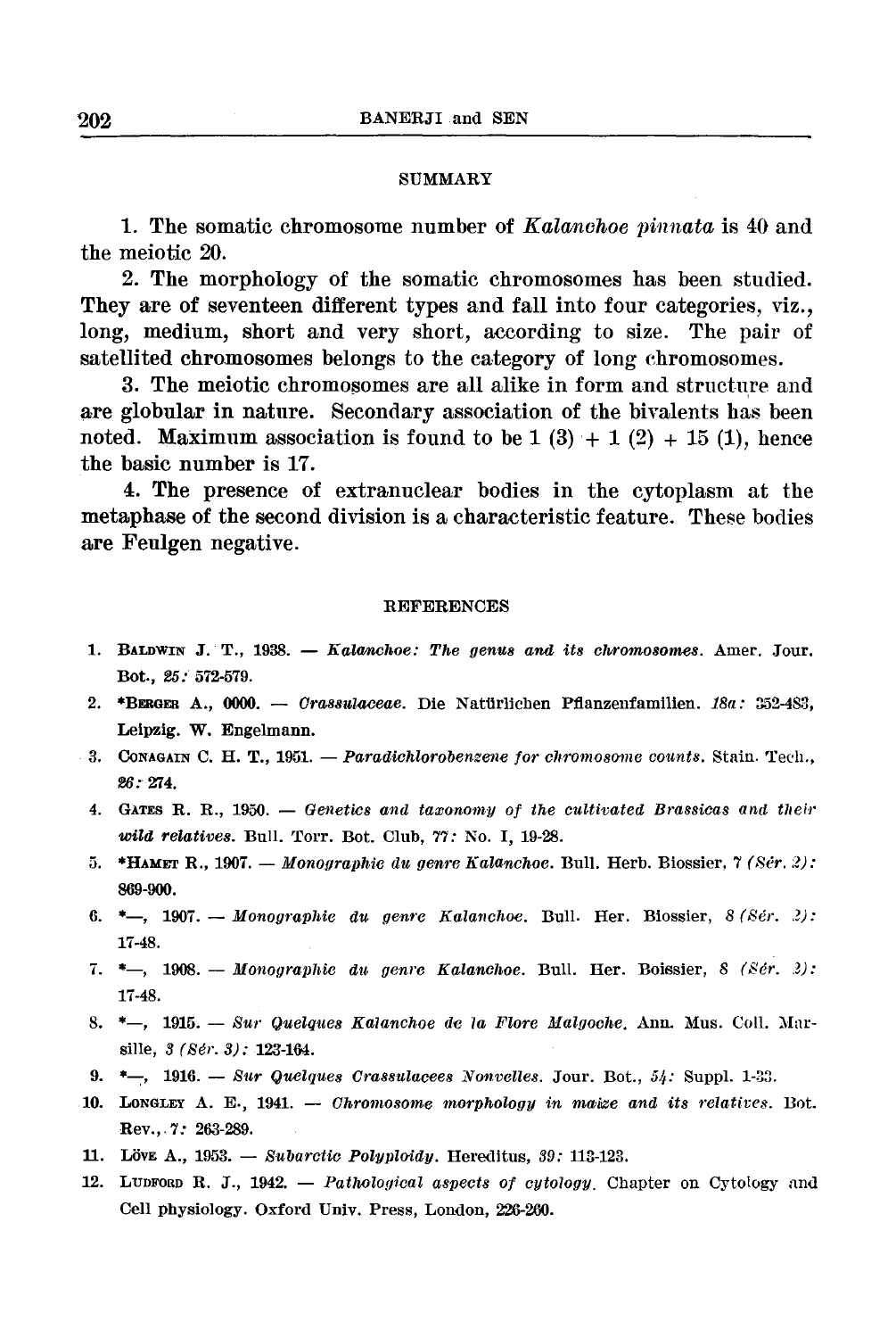- 13. \*MAURITZON J., 1933. Studien über die Embryologie der Familien Crassulaceae und Saxifragaceae. Lund. Haken Ohlssons Buchdrucherie.
- 14. MEYER J. R., 1945.  $-$  Prefixing with paradichlorobenzene to facilitate chromosome study. Stain. Tech., 20: 121-125.
- 15. \*PERSOON C. H., 1805. Synopsis Plantarum. I. Parisus Lutetiorum, apud C. F. Camerum.
- 16. POLLISTER A. W. and G. I. LAVIN, 1944. Possible conversion of chromonucleic acid during atypical spermiogenesis of Viviparus malleatus Reeve. Anat. Rec., 89: 557-558.
- 17. SHARMA A. K. and (MISS) CHITRA GHOSH, 1951. Oxyquinoline: its possibilities in other cytological procedures. Sci. and Cult., 16: 528-530.
- 18. SHARMA A. K. and MOOKERJEA A., 1955. Paradichlorobenzene and other chemicals in chromosome work. Stain. Tech., 30: 1-7.
- 19. SHARMA A. K., 1955.  $-$  An investigation into the cytology of some of the members of Commelinaceae and its bearing on the manifestation of their interrelationship. Genetica, 27: 323-363.
- 20. SHEFFIELD F. M. L., 1941. The cytoplasmic and nuclear inclusions associated with severe etch virus. Jour. Roy. Microsc. Soc., London, Ser. III, 61: 30-45.
- 21. SPARROW A. H. and HAMMOND M. R., 1947. Cytological evidence for the transfer of desoxyribose nucleic acid from nucleus to cytoplasm in certain plant cells. Amer. Jour. Bot., 34: 439-445.
- 22. SPIEGELMAN S. and KAMEN M. D., 1946. Genes and nucleoproliens in the synthesis of enzymes. Science, 104: 581-584.
- 23. TAYLOR W. R., 1924.  $\qquad$  Cytological studies on Gasteria. I: Chromosome shape and Individuality. Amer. Jour. Bot., 11: 51-59.
- 24. -, 1925a. -- The chromosome morphology of Velthemia, Allium, and Cyrtanthus. Amer. Jour. Bot., 12: 104-115.
- 25. -, 1925b. Cytological studies on Gasteria. II: Comparison of the chromosomes of Gasteria, Aloe and Howorthia. Amer. Jour. Bot., 12: 219-223.
- 26. -, 1925c. Chromosome constrictions as distinguishing characteristics in plants. Amer. Jour. Bot., 12: 239-243.
- 27. TAYLOR W. R., 1926. Chromosome morphology in Fritillaria Alstroemaria, Silphium and other genera. Amer. Jour. Bot., 13: 179-193.
- 28. \*Toxohuku T., 1935. Chromosome numbers in Sedum. Japanese Jour. Genetics,  $11:316-317.$
- 29. UHL C. H., 1948. Cytotaxonomic studies in the subfamilies Crassuloideae, Kalanchoideae and Cotyledonoideae of the family Crassulaceae. Amer. Jour. Bot., 35: 695-706.

<sup>\*</sup> Not seen in original.